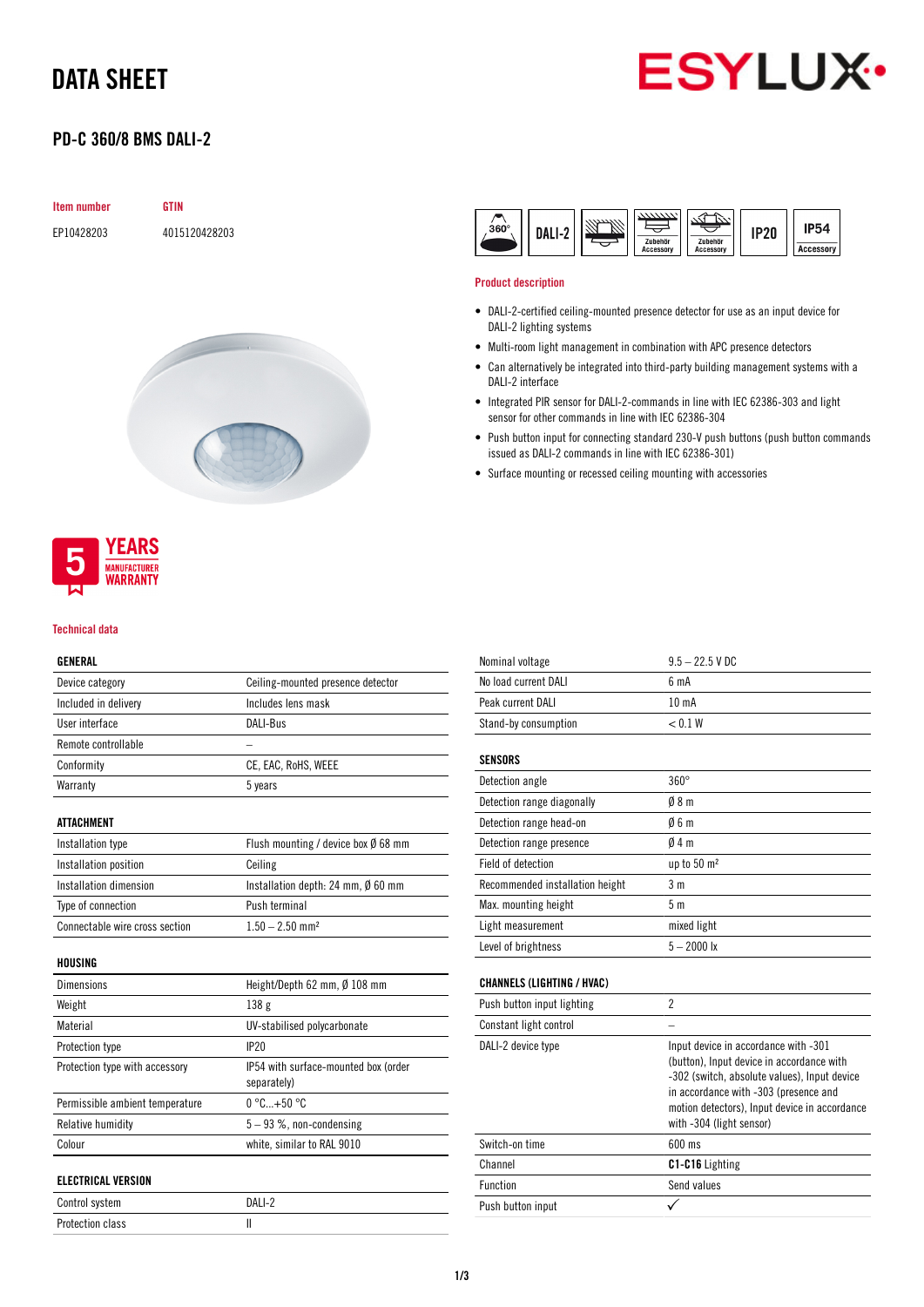



# PD-C 360/8 BMS DALI-2

# Item number GTIN

EP10428203 4015120428203

# Factory settings

| GENERAL     |       | <b>CHANNELS (LIGHTING / HVAC)</b> |                    |
|-------------|-------|-----------------------------------|--------------------|
| Sensitivity | 100 % | Channel                           | <b>C1</b> Lighting |
|             |       |                                   |                    |

# Accessories

| <b>Product designation</b>      | Item number | <b>Product description</b>                                                                | <b>GTIN</b>   |
|---------------------------------|-------------|-------------------------------------------------------------------------------------------|---------------|
| Cover                           |             |                                                                                           |               |
| <b>COMPACT COVER SET 8 BK</b>   | EP00007521  | Cover set for COMPACT series, 8 m, consists of cover and design ring, black               | 4015120007521 |
|                                 |             |                                                                                           |               |
| Mounting                        |             |                                                                                           |               |
| COMPACT MOUNTING BOX IP20 SM WH | EP10425370  | Surface-mounted box for COMPACT series, IP20, white                                       | 4015120425370 |
| COMPACT MOUNTING BOX IP20 SM SR | EP10425387  | Surface-mounted box for COMPACT series, IP20, silver                                      | 4015120425387 |
| COMPACT MOUNTING BOX IP54 SM WH | EP10425905  | Surface-mounted box for COMPACT series, IP54, white                                       | 4015120425905 |
| COMPACT MOUNTING BOX IP54 SM SR | EP10425912  | Surface-mounted box for COMPACT series, IP54, silver                                      | 4015120425912 |
| MOUNTING SET IP20 FM 62 WH      | EP10425929  | Recessed ceiling mounting set includes installation bracket and dust-protected box, 62 mm | 4015120425929 |
| COMPACT MOUNTING BOX IP54 SM BK | EP10426940  | Surface-mounted box for COMPACT series, IP54, black                                       | 4015120426940 |
| COMPACT MOUNTING BOX IP20 SM BK | EP10426933  | Surface-mounted box for COMPACT series, IP20, black                                       | 4015120426933 |
| - - -                           |             |                                                                                           |               |

# Protection

BASKET GUARD ROUND LARGE EM10425608 Basket guard for presence and motion detectors and smoke detectors, Ø 180 mm, height 90 mm 4015120425608

| <b>Dimension drawing</b>  | <b>Field of detections</b> | <b>Detection range</b>     |     |
|---------------------------|----------------------------|----------------------------|-----|
| $Ø108$ mm                 |                            | Diagonally (A)             | Ø8m |
| Ø60mm<br>24 mm<br>$38$ mm |                            | $\blacksquare$ Frontal (B) | Ø6m |
|                           | Л<br>$360^\circ$           | Presence area (C)          | Ø4m |